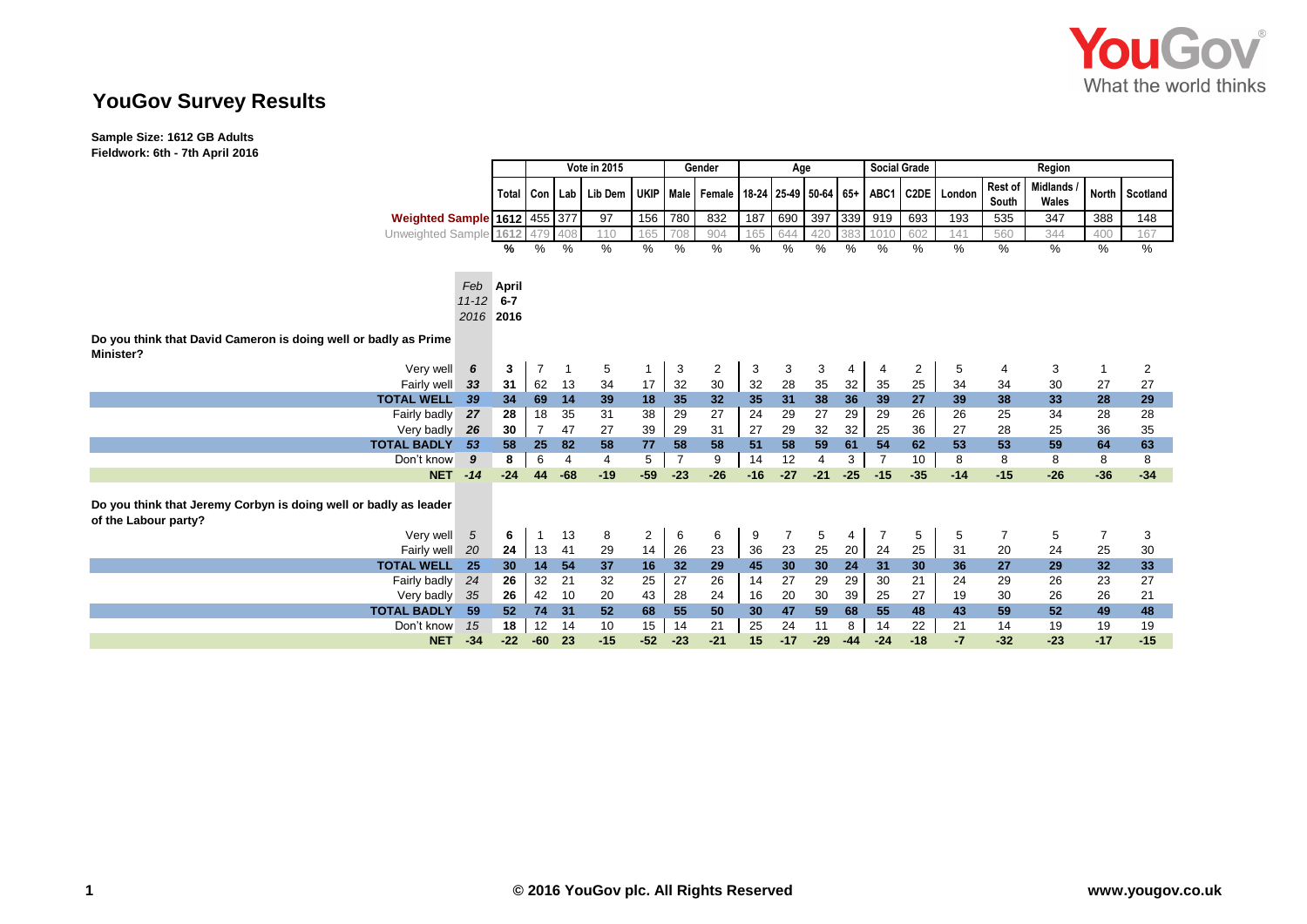

#### **Sample Size: 1612 GB Adults Fieldwork: 6th - 7th April 2016**

|                                                                             |           | Vote in 2015<br>Gender |          |          | Age                              |          |                                                           |                         | <b>Social Grade</b> |          | Region                |          |         |             |                         |                          |              |                 |
|-----------------------------------------------------------------------------|-----------|------------------------|----------|----------|----------------------------------|----------|-----------------------------------------------------------|-------------------------|---------------------|----------|-----------------------|----------|---------|-------------|-------------------------|--------------------------|--------------|-----------------|
|                                                                             | Total     |                        | Con Lab  | Lib Dem  |                                  |          | UKIP   Male   Female   18-24   25-49   50-64   65+   ABC1 |                         |                     |          |                       |          |         | C2DE London | <b>Rest of</b><br>South | <b>Midlands</b><br>Wales | <b>North</b> | Scotland        |
| Weighted Sample 1612 455 377                                                |           |                        |          | 97       | 156                              | 780      | 832                                                       | 187                     | 690                 | 397      | 339                   | 919      | 693     | 193         | 535                     | 347                      | 388          | 148             |
| Unweighted Sample 1612                                                      |           | 479                    | 408      | 110      | 165                              | 708      | 904                                                       | 165                     | 644                 | 420      | 383                   | 1010     | 602     | 141         | 560                     | 344                      | 400          | 167             |
|                                                                             | %         | %                      | %        | %        | $\%$                             | %        | %                                                         | %                       | %                   | %        | %                     | %        | %       | $\%$        | %                       | %                        | %            | $\overline{\%}$ |
|                                                                             |           |                        |          |          |                                  |          |                                                           |                         |                     |          |                       |          |         |             |                         |                          |              |                 |
| Dec                                                                         | April     |                        |          |          |                                  |          |                                                           |                         |                     |          |                       |          |         |             |                         |                          |              |                 |
| $17 - 18$                                                                   | $6 - 7$   |                        |          |          |                                  |          |                                                           |                         |                     |          |                       |          |         |             |                         |                          |              |                 |
|                                                                             | 2015 2016 |                        |          |          |                                  |          |                                                           |                         |                     |          |                       |          |         |             |                         |                          |              |                 |
|                                                                             |           |                        |          |          |                                  |          |                                                           |                         |                     |          |                       |          |         |             |                         |                          |              |                 |
| Do you think that Tim Farron is doing well or badly as leader of            |           |                        |          |          |                                  |          |                                                           |                         |                     |          |                       |          |         |             |                         |                          |              |                 |
| the Liberal Democrats?                                                      |           |                        |          |          |                                  |          |                                                           |                         |                     |          |                       |          |         |             |                         |                          |              |                 |
| Very well<br>$\overline{2}$                                                 | 1         |                        |          | 3        | 0                                |          |                                                           | $\overline{\mathbf{c}}$ |                     | 0        |                       |          |         |             |                         |                          | 1            | 0               |
| Fairly well<br>16<br>18                                                     | 10<br>11  | 8                      | 13<br>14 | 22<br>25 | $\overline{7}$<br>$\overline{7}$ | 11<br>12 | 10<br>11                                                  | 10<br>12                | 8<br>9              | 14<br>14 | 11 <sup>1</sup><br>12 | 11<br>12 | 9<br>10 | 9<br>10     | 11<br>12                | 9<br>10                  | 12           | 9               |
| <b>TOTAL WELL</b><br>Fairly badly<br>18                                     | 17        | $9^{\circ}$<br>16      | 16       | 25       | 16                               | 18       | 15                                                        | 14                      | 15                  | 19       | 19                    | 16       | 17      | 15          | 17                      | 15                       | 13<br>17     | 9<br>19         |
| Very badly                                                                  | 14        | 16                     | 10       | 9        | 24                               | 19       | 9                                                         | $\overline{7}$          | 14                  | 14       | 19                    | 14       | 14      | 11          | 15                      | 16                       | 14           |                 |
| -13<br><b>TOTAL BADLY</b><br>31                                             | 31        | 32                     | 26       | 34       | 40                               | 37       | 24                                                        | 21                      | 29                  | 33       | 38                    | 30       | 31      | 26          | 32                      | 31                       | 31           | 13<br>32        |
| Don't know<br>52                                                            | 58        | 59                     | 59       | 41       | 54                               | 51       | 65                                                        | 66                      | 63                  | 52       | 51                    | 58       | 58      | 63          | 57                      | 60                       | 56           | 59              |
| <b>NET</b><br>$-13$                                                         | $-20$     | $-23$                  | $-12$    | -9       | $-33$                            | $-25$    | $-13$                                                     | -9                      | $-20$               | $-19$    | $-26$                 | $-18$    | $-21$   | $-16$       | $-20$                   | $-21$                    | $-18$        | $-23$           |
|                                                                             |           |                        |          |          |                                  |          |                                                           |                         |                     |          |                       |          |         |             |                         |                          |              |                 |
| Do you think that Nigel Farage is doing well or badly as leader of<br>UKIP? |           |                        |          |          |                                  |          |                                                           |                         |                     |          |                       |          |         |             |                         |                          |              |                 |
| Very well<br>$\overline{7}$                                                 | 5         | 4                      | 2        | -1       | 24                               | 6        | 3                                                         | 5                       | 3                   | 6        | 6                     | 4        | 6       | 8           | 5                       | 5                        | 4            |                 |
| Fairly well<br>24                                                           | 23        | 31                     | 12       | 26       | 52                               | 27       | 19                                                        | 15                      | 17                  | 31       | 30                    | 22       | 25      | 19          | 27                      | 22                       | 23           | 18              |
| <b>TOTAL WELL</b><br>31                                                     | 28        | 35                     | 14       | 27       | 76                               | 33       | 22                                                        | 20                      | 20                  | 37       | 36                    | 26       | 31      | 27          | 32 <sub>2</sub>         | 27                       | 27           | 19              |
| Fairly badly<br>- 23                                                        | 21        | 25                     | 22       | 22       | 11                               | 22       | 21                                                        | 19                      | 21                  | 22       | 23                    | 23       | 19      | 19          | 23                      | 20                       | 20           | 25              |
| Very badly<br>-26                                                           | 25        | 17                     | 41       | 34       | $\mathbf{1}$                     | 24       | 25                                                        | 30                      | 25                  | 24       | 23                    | 28       | 21      | 25          | 23                      | 25                       | 25           | 30              |
| <b>TOTAL BADLY</b><br>49                                                    | 46        | 42                     | 63       | 56       | 12                               | 46       | 46                                                        | 49                      | 46                  | 46       | 46                    | 51       | 40      | 44          | 46                      | 45                       | 45           | 55              |
| 21<br>Don't know                                                            | 26        | 22                     | 24       | 17       | 13                               | 21       | 31                                                        | 31                      | 33                  | 18       | 19                    | 23       | 30      | 30          | 23                      | 28                       | 28           | 26              |
| $-18$<br><b>NET</b>                                                         | $-18$     | $-7$                   | $-49$    | $-29$    | 64                               | $-13$    | $-24$                                                     | $-29$                   | $-26$               | -9       | $-10$                 | $-25$    | $-9$    | $-17$       | $-14$                   | $-18$                    | $-18$        | $-36$           |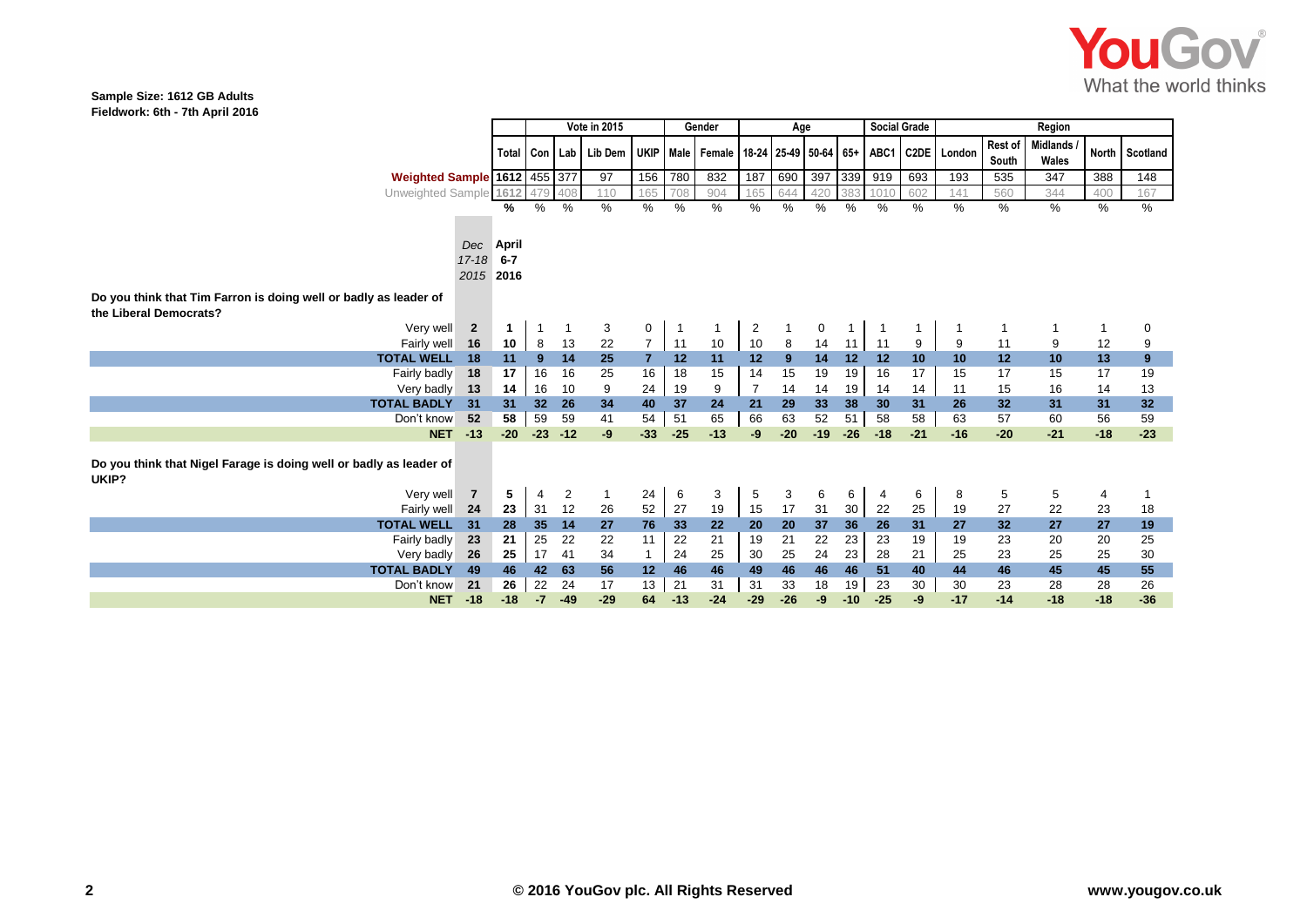

#### **Sample Size: 1612 GB Adults Fieldwork: 6th - 7th April 2016**

|                                                                     |              | <b>Vote in 2015</b><br>Gender |                | Age          |                 |                |                |       | <b>Social Grade</b> | Region      |                |      |                |        |                  |                          |              |                |
|---------------------------------------------------------------------|--------------|-------------------------------|----------------|--------------|-----------------|----------------|----------------|-------|---------------------|-------------|----------------|------|----------------|--------|------------------|--------------------------|--------------|----------------|
|                                                                     | Total        | Con                           | Lab            | Lib Dem      | UKIP Male       |                | Female         | 18-24 |                     | 25-49 50-64 | $65+$          | ABC1 | C2DE           | London | Rest of<br>South | <b>Midlands</b><br>Wales | <b>North</b> | Scotland       |
| Weighted Sample 1612 455 377                                        |              |                               |                | 97           | 156             | 780            | 832            | 187   | 690                 | 397         | 339            | 919  | 693            | 193    | 535              | 347                      | 388          | 148            |
| Unweighted Sample                                                   | 1612         | 479                           | 408            | 110          | 165             | 708            | 904            | 165   | 644                 | 420         | 383            | 101( | 602            | 141    | 560              | 344                      | 400          | 167            |
|                                                                     | %            | %                             | $\%$           | $\%$         | $\%$            | %              | $\frac{9}{6}$  | $\%$  | $\%$                | $\%$        | %              | $\%$ | $\%$           | %      | $\%$             | $\frac{9}{6}$            | %            | $\%$           |
|                                                                     |              |                               |                |              |                 |                |                |       |                     |             |                |      |                |        |                  |                          |              |                |
| This week documents were leaked from a Panama law firm              |              |                               |                |              |                 |                |                |       |                     |             |                |      |                |        |                  |                          |              |                |
| showing how many wealthy people and international political         |              |                               |                |              |                 |                |                |       |                     |             |                |      |                |        |                  |                          |              |                |
| figures had used offshore bank accounts to shelter their income     |              |                               |                |              |                 |                |                |       |                     |             |                |      |                |        |                  |                          |              |                |
| from tax                                                            |              |                               |                |              |                 |                |                |       |                     |             |                |      |                |        |                  |                          |              |                |
| How much, if all at all, would you trust the following to deal with |              |                               |                |              |                 |                |                |       |                     |             |                |      |                |        |                  |                          |              |                |
| the issues of tax avoidance and tax havens?                         |              |                               |                |              |                 |                |                |       |                     |             |                |      |                |        |                  |                          |              |                |
| <b>David Cameron</b>                                                |              |                               |                |              |                 |                |                |       |                     |             |                |      |                |        |                  |                          |              |                |
| Trust a lot                                                         | 3            | 9                             | 0              | $\mathbf{1}$ | 2               | 3              | 3              | 2     | 2                   | 3           | 5              | 3    | 3              | -1     | $\overline{4}$   | 3                        | 3            | 1              |
| Trust a fair amount                                                 | 20           | 42                            | 8              | 17           | 11              | 20             | 20             | 16    | 16                  | 24          | 25             | 24   | 15             | 23     | 22               | 20                       | 15           | 18             |
| <b>TOTAL TRUST</b>                                                  | 23           | 51                            | 8              | 18           | 13              | 23             | 23             | 18    | 18                  | 27          | 30             | 27   | 18             | 24     | 26               | 23                       | 18           | 19             |
| Would not trust a lot                                               | 25           | 27                            | 22             | 42           | 25              | 25             | 25             | 24    | 24                  | 26          | 26             | 28   | 21             | 29     | 25               | 28                       | 23           | 19             |
| Would not trust at all                                              | 43           | 13                            | 65             | 37           | 56              | 44             | 42             | 45    | 45                  | 44          | 38             | 38   | 49             | 38     | 39               | 40                       | 49           | 55             |
| <b>TOTAL WOULD NOT TRUST</b>                                        | 68           | 40                            | 87             | 79           | 81              | 69             | 67             | 69    | 69                  | 70          | 64             | 66   | 70             | 67     | 64               | 68                       | 72           | 74             |
| Don't know                                                          | 9            | 10                            | $\overline{4}$ | 3            | 5               | $\overline{7}$ | 11             | 13    | 13                  | 4           | 6              | 6    | 13             | 9      | 9                | 9                        | 11           | 6              |
| George Osborne                                                      |              |                               |                |              |                 |                |                |       |                     |             |                |      |                |        |                  |                          |              |                |
| Trust a lot                                                         | $\mathbf{2}$ | $\overline{7}$                | 0              | 0            | $\mathbf{1}$    | 3              | $\overline{2}$ | 3     | 2                   | 3           | 3              | 3    | $\overline{2}$ | -1     | 3                | 3                        | 3            | 1              |
| Trust a fair amount                                                 | 15           | 34                            | 6              | 15           | 6               | 15             | 14             | 10    | 10                  | 19          | 21             | 18   | 9              | 15     | 17               | 13                       | 11           | 16             |
| <b>TOTAL TRUST</b>                                                  | 17           | 41                            | 6              | 15           | $\overline{7}$  | 18             | 16             | 13    | 12                  | 22          | 24             | 21   | 11             | 16     | 20               | 16                       | 14           | 17             |
| Would not trust a lot                                               | 24           | 30                            | 17             | 35           | 23              | 24             | 24             | 26    | 23                  | 25          | 25             | 26   | 22             | 29     | 26               | 23                       | 21           | 23             |
| Would not trust at all                                              | 46           | 17                            | 70             | 46           | 60              | 49             | 43             | 41    | 48                  | 48          | 44             | 43   | 50             | 40     | 41               | 48                       | 52           | 52             |
| <b>TOTAL WOULD NOT TRUST</b>                                        | 70           | 47                            | 87             | 81           | 83              | 73             | 67             | 67    | 71                  | 73          | 69             | 69   | 72             | 69     | 67               | 71                       | 73           | 75             |
| Don't know                                                          | 13           | 12                            | $\overline{7}$ | 3            | 10 <sup>1</sup> | 9              | 16             | 20    | 17                  | 6           | $\overline{7}$ | 10   | 16             | 14     | 12               | 13                       | 13           | 8              |
| Jeremy Corbyn                                                       |              |                               |                |              |                 |                |                |       |                     |             |                |      |                |        |                  |                          |              |                |
| Trust a lot                                                         | 12           | 5                             | 25             | 17           | 3               | 15             | 10             | 17    | 14                  | 12          | 8              | 15   | 9              | 15     | 12               | 11                       | 11           | 16             |
| Trust a fair amount                                                 | 27           | 18                            | 42             | 34           | 22              | 27             | 27             | 33    | 26                  | 27          | 26             | 29   | 24             | 36     | 25               | 27                       | 24           | 30             |
| <b>TOTAL TRUST</b>                                                  | 39           | 23                            | 67             | 51           | 25              | 42             | 37             | 50    | 40                  | 39          | 34             | 44   | 33             | 51     | 37               | 38                       | 35           | 46             |
| Would not trust a lot                                               | 22           | 30                            | 14             | 28           | 25              | 23             | 21             | 14    | 20                  | 26          | 27             | 22   | 22             | 21     | 21               | 22                       | 24           | 21             |
| Would not trust at all                                              | 25           | 35                            | 11             | 15           | 37              | 25             | 25             | 16    | 23                  | 28          | 30             | 23   | 28             | 14     | 29               | 25                       | 25           | 22             |
| <b>TOTAL WOULD NOT TRUST</b>                                        | 47           | 65                            | 25             | 43           | 62              | 48             | 46             | 30    | 43                  | 54          | 57             | 45   | 50             | 35     | 50               | 47                       | 49           | 43             |
| Don't know                                                          | 14           | 13                            | 9              | 6            | 13              | 11             | 16             | 20    | 18                  | 8           | 9              | 11   | 18             | 13     | 13               | 14                       | 15           | 11             |
| <b>Boris Johnson</b>                                                |              |                               |                |              |                 |                |                |       |                     |             |                |      |                |        |                  |                          |              |                |
| Trust a lot                                                         | 4            | 9                             | $\mathbf{1}$   | 4            | 6               | 4              | 4              | 7     | 3                   | 6           | 5              | 4    | 5              | 4      | 4                | 6                        | 4            | $\overline{2}$ |
| Trust a fair amount                                                 | 21           | 34                            | 12             | 15           | 28              | 21             | 21             | 13    | 20                  | 22          | 26             | 22   | 19             | 24     | 24               | 19                       | 18           | 18             |
| <b>TOTAL TRUST</b>                                                  | 25           | 43                            | 13             | 19           | 34              | 25             | 25             | 20    | 23                  | 28          | 31             | 26   | 24             | 28     | 28               | 25                       | 22           | 20             |
| Would not trust a lot                                               | 28           | 31                            | 25             | 45           | 25              | 27             | 28             | 28    | 25                  | 30          | 29             | 29   | 25             | 29     | 28               | 30                       | 25           | 27             |
| Would not trust at all                                              | 33           | 11                            | 53             | 30           | 28              | 36             | 31             | 34    | 35                  | 32          | 31             | 34   | 33             | 31     | 29               | 32                       | 38           | 43             |
| <b>TOTAL WOULD NOT TRUST</b>                                        | 61           | 42                            | 78             | 75           | 53              | 63             | 59             | 62    | 60                  | 62          | 60             | 63   | 58             | 60     | 57               | 62                       | 63           | 70             |
| Don't know                                                          | 14           | 14                            | 8              | 6            | 12              | 11             | 16             | 18    | 17                  | 9           | 9              | 10   | 18             | 12     | 14               | 13                       | 16           | 10             |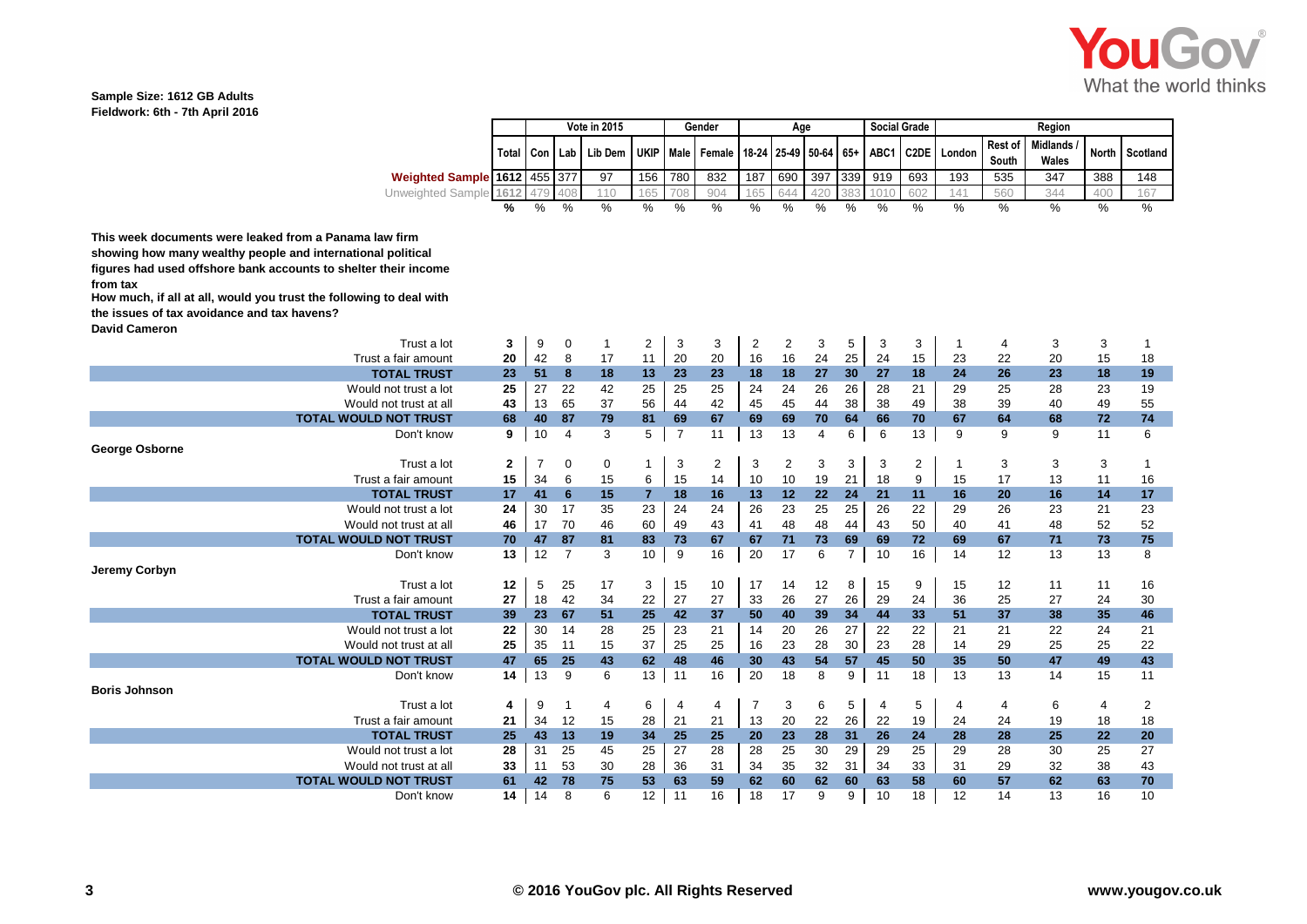

### **Sample Size: 1612 GB Adults Fieldwork: 6th - 7th April 2016**

|                                                                                                                                                                                                                                                                                                                                                                                         |                      | Vote in 2015<br>Gender |                         |                                                                                         | Age                     |                      |                         |                         | <b>Social Grade</b>  |                      | Region                         |                      |                      |                         |                         |                          |                      |                         |
|-----------------------------------------------------------------------------------------------------------------------------------------------------------------------------------------------------------------------------------------------------------------------------------------------------------------------------------------------------------------------------------------|----------------------|------------------------|-------------------------|-----------------------------------------------------------------------------------------|-------------------------|----------------------|-------------------------|-------------------------|----------------------|----------------------|--------------------------------|----------------------|----------------------|-------------------------|-------------------------|--------------------------|----------------------|-------------------------|
|                                                                                                                                                                                                                                                                                                                                                                                         |                      |                        |                         | Total   Con   Lab   Lib Dem   UKIP   Male   Female   18-24   25-49   50-64   65+   ABC1 |                         |                      |                         |                         |                      |                      |                                |                      |                      | C2DE London             | <b>Rest of</b><br>South | <b>Midlands</b><br>Wales | North I              | Scotland                |
| <b>Weighted Sample 1612 455 377</b>                                                                                                                                                                                                                                                                                                                                                     |                      |                        |                         | 97                                                                                      | 156                     | 780                  | 832                     | 187                     | 690                  | 397                  |                                | 339 919              | 693                  | 193                     | 535                     | 347                      | 388                  | 148                     |
| Unweighted Sample 1612                                                                                                                                                                                                                                                                                                                                                                  |                      | 479                    | 408                     | 110                                                                                     | 165                     | 708                  | 904                     | 165                     | 644                  | 420                  | 383                            | 1010                 | 602                  | 141                     | 560                     | 344                      | 400                  | 167                     |
|                                                                                                                                                                                                                                                                                                                                                                                         | %                    | $\%$                   | %                       | $\frac{0}{6}$                                                                           | $\%$                    | $\frac{9}{6}$        | $\%$                    | $\frac{9}{6}$           | $\%$                 | $\%$                 | %                              | $\frac{9}{6}$        | $\%$                 | $\%$                    | $\frac{0}{6}$           | $\frac{9}{6}$            | %                    | %                       |
| <b>John McDonnell</b>                                                                                                                                                                                                                                                                                                                                                                   |                      |                        |                         |                                                                                         |                         |                      |                         |                         |                      |                      |                                |                      |                      |                         |                         |                          |                      |                         |
| Trust a lot                                                                                                                                                                                                                                                                                                                                                                             | 4                    |                        | 11                      | 5                                                                                       | 0                       | 5                    | 3                       | 4                       | 3                    | 5                    | 5                              | 5                    | 3                    | $\overline{4}$          | 4                       | 3                        | 4                    | 6                       |
| Trust a fair amount                                                                                                                                                                                                                                                                                                                                                                     | 11                   | 8                      | 18                      | 21                                                                                      | 8                       | 14                   | 8                       | $\overline{7}$          | 10                   | 12                   | 14                             | 15                   | 6                    | 18                      | 9                       | 12                       | 9                    | 13                      |
| <b>TOTAL TRUST</b>                                                                                                                                                                                                                                                                                                                                                                      | 15                   | 9                      | 29                      | 26                                                                                      | 8                       | 19                   | 11                      | 11                      | 13                   | 17                   | 19                             | 20                   | 9                    | 22                      | 13                      | 15                       | 13                   | 19                      |
| Would not trust a lot                                                                                                                                                                                                                                                                                                                                                                   | 18                   | 21                     | 13                      | 20                                                                                      | 23                      | 20                   | 16                      | 19                      | 16                   | 20                   | 18                             | 18                   | 18                   | 18                      | 17                      | 16                       | 19                   | 20                      |
| Would not trust at all                                                                                                                                                                                                                                                                                                                                                                  | 21                   | 21                     | 14                      | 12                                                                                      | 29                      | 26                   | 16                      | 14                      | 21                   | 23                   | 23                             | 18                   | 25                   | 11                      | 22                      | 20                       | 25                   | 22                      |
| <b>TOTAL WOULD NOT TRUST</b>                                                                                                                                                                                                                                                                                                                                                            | 39                   | 42                     | 27                      | 32 <sub>2</sub>                                                                         | 52                      | 46                   | 32                      | 33                      | 37                   | 43                   | 41                             | 36                   | 43                   | 29                      | 39                      | 36                       | 44                   | 42                      |
| Don't know                                                                                                                                                                                                                                                                                                                                                                              | 46                   | 50                     | 44                      | 42                                                                                      | 38                      | 34                   | 57                      | 56                      | 50                   | 40                   | 40                             | 45                   | 48                   | 49                      | 48                      | 48                       | 43                   | 39                      |
| Do you think David Cameron has or has not been open and<br>honest about his family's tax affairs?<br>Has been open and honest about his family's tax affairs<br>Has not been open and honest about his family's tax affairs<br>Don't know<br>Do you think all senior politicians should or should not have to<br>publish their tax returns?<br>Should have to publish their tax returns | 18<br>56<br>27<br>68 | 38<br>33<br>29<br>59   | 7<br>77<br>17<br>79     | 15<br>57<br>28<br>68                                                                    | 11<br>73<br>16<br>76    | 20<br>56<br>24<br>68 | 15<br>55<br>29<br>67    | 15<br>61<br>23<br>60    | 14<br>55<br>31<br>67 | 22<br>56<br>22<br>70 | 22<br>53<br>24<br>69           | 20<br>53<br>27<br>65 | 14<br>59<br>27<br>70 | 12<br>55<br>33<br>60    | 24<br>51<br>26<br>67    | 17<br>55<br>28<br>69     | 14<br>60<br>26<br>68 | 13<br>65<br>22<br>76    |
| Should not have to publish their tax returns                                                                                                                                                                                                                                                                                                                                            | 19                   | 32                     | 11                      | 19                                                                                      | 10                      | 19                   | 18                      | 19                      | 16                   | 22                   | 20                             | 21                   | 15                   | 22                      | 21                      | 17                       | 17                   | 11                      |
| Don't know                                                                                                                                                                                                                                                                                                                                                                              | 14                   | 9                      | 9                       | 13                                                                                      | 14                      | 13                   | 15                      | 22                      | 17                   | 8                    | 11                             | 13                   | 15                   | 18                      | 12                      | 14                       | 15                   | 13                      |
| How surprised, if at all, were you by the allegations in the leaked<br>documents?                                                                                                                                                                                                                                                                                                       |                      |                        |                         |                                                                                         |                         |                      |                         |                         |                      |                      |                                |                      |                      |                         |                         |                          |                      |                         |
| Very surprised                                                                                                                                                                                                                                                                                                                                                                          | 2                    | $\mathbf 2$            | $\overline{\mathbf{c}}$ | 4                                                                                       | $\overline{\mathbf{c}}$ |                      | $\overline{\mathbf{c}}$ | 1                       |                      | 2                    | $\overline{a}$                 | $\overline{c}$       |                      | $\overline{\mathbf{c}}$ |                         |                          | 3                    | $\overline{\mathbf{c}}$ |
| Fairly surprised                                                                                                                                                                                                                                                                                                                                                                        | 6                    | $\overline{7}$         | $6\phantom{1}$          | $\ensuremath{\mathsf{3}}$                                                               | 5                       | $6\phantom{1}6$      | 6                       | $\sqrt{2}$              | 8                    | $\overline{4}$       | 6                              | 6                    | 5                    | 9                       | 5                       | 5                        | 5                    | 9                       |
| <b>TOTAL SURPRISED</b>                                                                                                                                                                                                                                                                                                                                                                  | 8                    | 9                      | 8                       | $\overline{7}$                                                                          | $\overline{7}$          | $\overline{7}$       | 8                       | $\overline{\mathbf{3}}$ | 9                    | $6\phantom{a}$       | 8                              | 8                    | 6                    | 11                      | 6                       | 6                        | 8                    | 11                      |
| Not particularly surprised                                                                                                                                                                                                                                                                                                                                                              | 31                   | 40                     | 31                      | 36                                                                                      | 25                      | 28                   | 33                      | 32                      | 28                   | 31                   | 36                             | 34                   | 27                   | 31                      | 32                      | 30                       | 31                   | 25                      |
| Not surprised at all                                                                                                                                                                                                                                                                                                                                                                    | 51                   | 46                     | 55                      | 52                                                                                      | 57                      | 54                   | 47                      | 42                      | 50                   | 56<br>87             | 51                             | 49                   | 53                   | 45                      | 51                      | 53                       | 49                   | 53                      |
| <b>TOTAL NOT SURPRISED</b>                                                                                                                                                                                                                                                                                                                                                              | 82<br>$\mathbf{2}$   | 86<br>$\overline{1}$   | 86<br>0                 | 88<br>$\overline{2}$                                                                    | 82<br>$\mathbf{1}$      | 82<br>$\overline{2}$ | 80<br>$\overline{2}$    | 74<br>1                 | 78                   |                      | 87                             | 83                   | 80<br>3              | 76<br>$\mathbf{1}$      | 83<br>2                 | 83<br>$\mathbf{1}$       | 80<br>4              | 78<br>$\mathbf{1}$      |
| Not sure<br>Not applicable - I have not been following this story                                                                                                                                                                                                                                                                                                                       | 9                    | $\overline{4}$         | 6                       | 3                                                                                       | 11                      | 8                    | 11                      | 22                      | 3<br>11              | $\mathbf{1}$<br>5    | $\mathbf{1}$<br>$\overline{4}$ | 8                    | 11                   | 12                      | 9                       | 10                       | 8                    | 11                      |
|                                                                                                                                                                                                                                                                                                                                                                                         |                      |                        |                         |                                                                                         |                         |                      |                         |                         |                      |                      |                                |                      |                      |                         |                         |                          |                      |                         |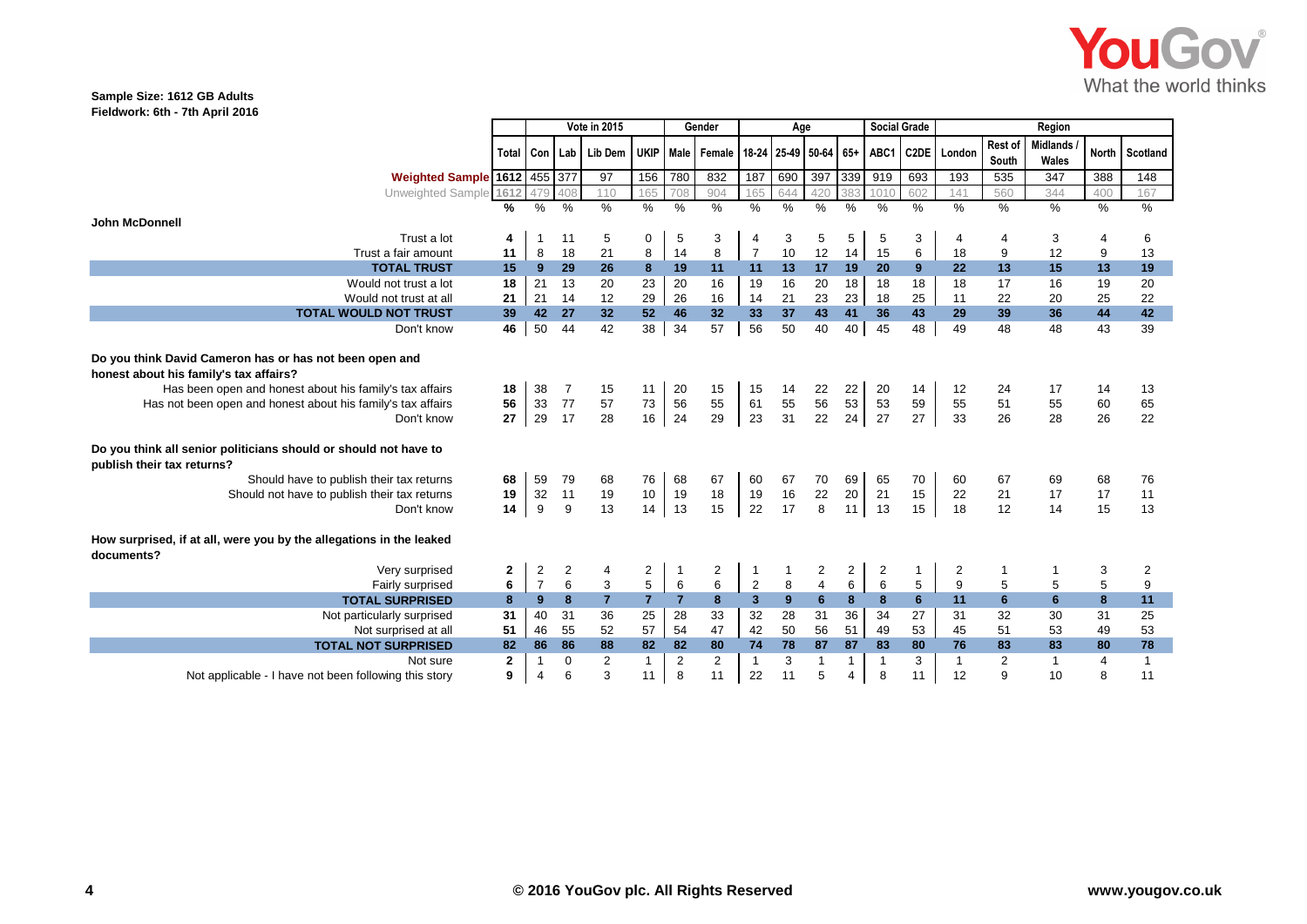

# **YouGov Weighting Data**

In addition to weighting by age, education, social class and region (weighted and unweighted figures shown in the tables), YouGov also weighted its raw data by political attention and Vote in May 2015.

Unweighted no. Weighted no.

| <b>Age by Education</b>            |      |     |
|------------------------------------|------|-----|
| Men Over 65                        | 183  | 152 |
| Men 50-64 High education           | 45   | 42  |
| Men 50-64 Mid education            | 96   | 90  |
| Men 50-64 Low education            | 59   | 61  |
| Men 25-50 High education           | 100  | 116 |
| Men 25-50 Mid education            | 108  | 129 |
| Men 25-50 Low education            | 49   | 97  |
| Men Under 25 High education        | 16   | 15  |
| Men Under 25 Mid & Low education   | 52   | 79  |
| Women Over 65                      | 200  | 187 |
| Women 50-64 High education         | 44   | 39  |
| Women 50-64 Mid education          | 113  | 102 |
| Women 50-64 Low education          | 63   | 63  |
| Women 25-50 High education         | 148  | 126 |
| Women 25-50 Mid education          | 146  | 137 |
| Women 25-50 Low education          | 93   | 85  |
| Women Under 25 High education      | 19   | 16  |
| Women Under 25 Mid & Low education | 78   | 77  |
| <b>Political Attention</b>         |      |     |
| Low $(0-2)$                        | 200  | 306 |
| Medium (3-7)                       | 1056 | 983 |
| High $(8-10)$                      | 356  | 322 |
| <b>Social Grade</b>                |      |     |
| AB                                 | 505  | 451 |
| C <sub>1</sub>                     | 505  | 467 |
| C <sub>2</sub>                     | 257  | 339 |
| DE                                 | 345  | 355 |